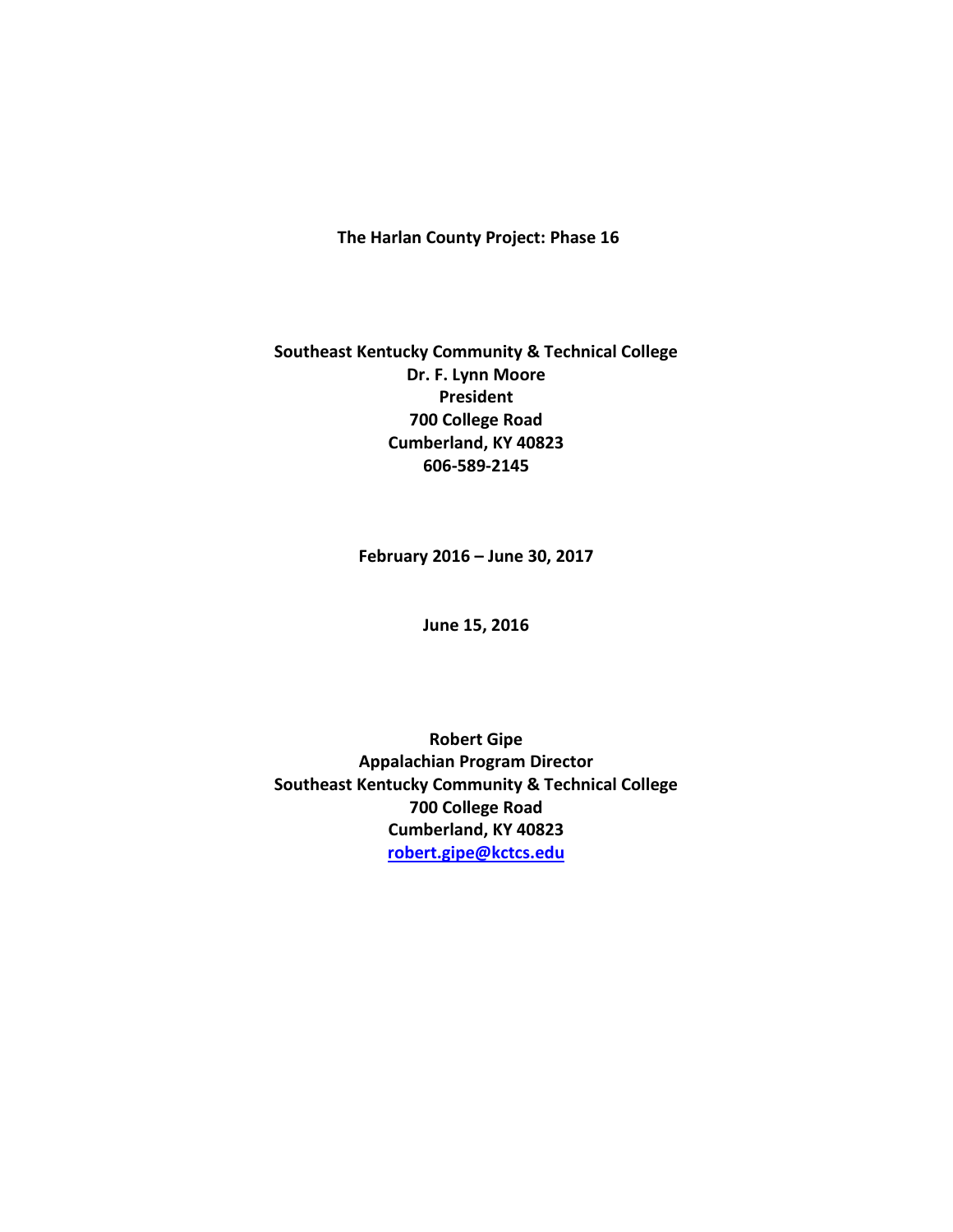### **The Harlan County Project: Phase 16**

**PROJECT FOCI:** As part of this project, classes operating through the Appalachian Program at Southeast Kentucky Community & Technical College will work in partnership with community organizations in Harlan County to 1) Integrate technology training and  $21<sup>st</sup>$  century workplace skills into the teaching of the humanities in an ARC-distressed county; and 2) Increase youth leadership and tourism capacity in an ARC-distressed county by engaging young people as leaders in theater production and the production a multi-county theater conference.

### **PROJECT DETAILS**:

**Course Number, Name, and Instructor:** Focus 1: Humanities 202: Survey of Appalachian Studies, Robert Gipe instructor. Focus 2: THA 101: Introduction to Theater, Robert Martin instructor.

**Community Partner(s):** Focus 1: Higher Ground, a coalition of community members in Harlan County Appalshop, a media arts center in Whitesburg, Kentucky. Focus 2: Higher Ground and Pine Mountain Settlement School, an environmental education and community center in Harlan County. Higher Ground, a community arts program in Harlan County, Kentucky, in collaboration with theater artists from around the country, has created five original plays over the past ten years incorporating local stories, music, and actors.

**Need:** Harlan County needs economic renewal, and a source of hope and work experience for its young people. Appalshop and the SKCTC Appalachian Program will address the need to train the next generation of workers and leaders to create content for the web as well as audio and video, the tools of the new digital literacy. SKCTC will work with Pine Mountain Settlement School to help young leaders gain more experience in bringing visitors to Harlan County to work and learn, providing vital experience for increasing the county's capacity as a conference/tourism destination.

**Number and description of planned meetings with the community partner**: ATP students will meet with community partners on a monthly basis to plan radio programming and training and to plan a theater conference taking place in Harlan County. The anticipated total number of meetings between ATP students and community partners is 20.

# **Project overview, including its central focus (10-12 sentences)**

**Focus 1: Higher Ground Radio in the classroom.** During the spring and summer of 2016, SKCTC students and staff worked with WMMT, Appalshop's community radio station, to produce a monthly hour-long radio news magazine called Shewbuddy Radio. Shewbuddy records scenes from Higher Ground community performances for radio broadcasts and then creates original interviews, music, and other recordings on the themes raised by the plays. Shewbuddy staff created podcasts of the on-air broadcasts during the summer of 2016, and as part of this project will pilot a new process for teaching audio and video production, including digital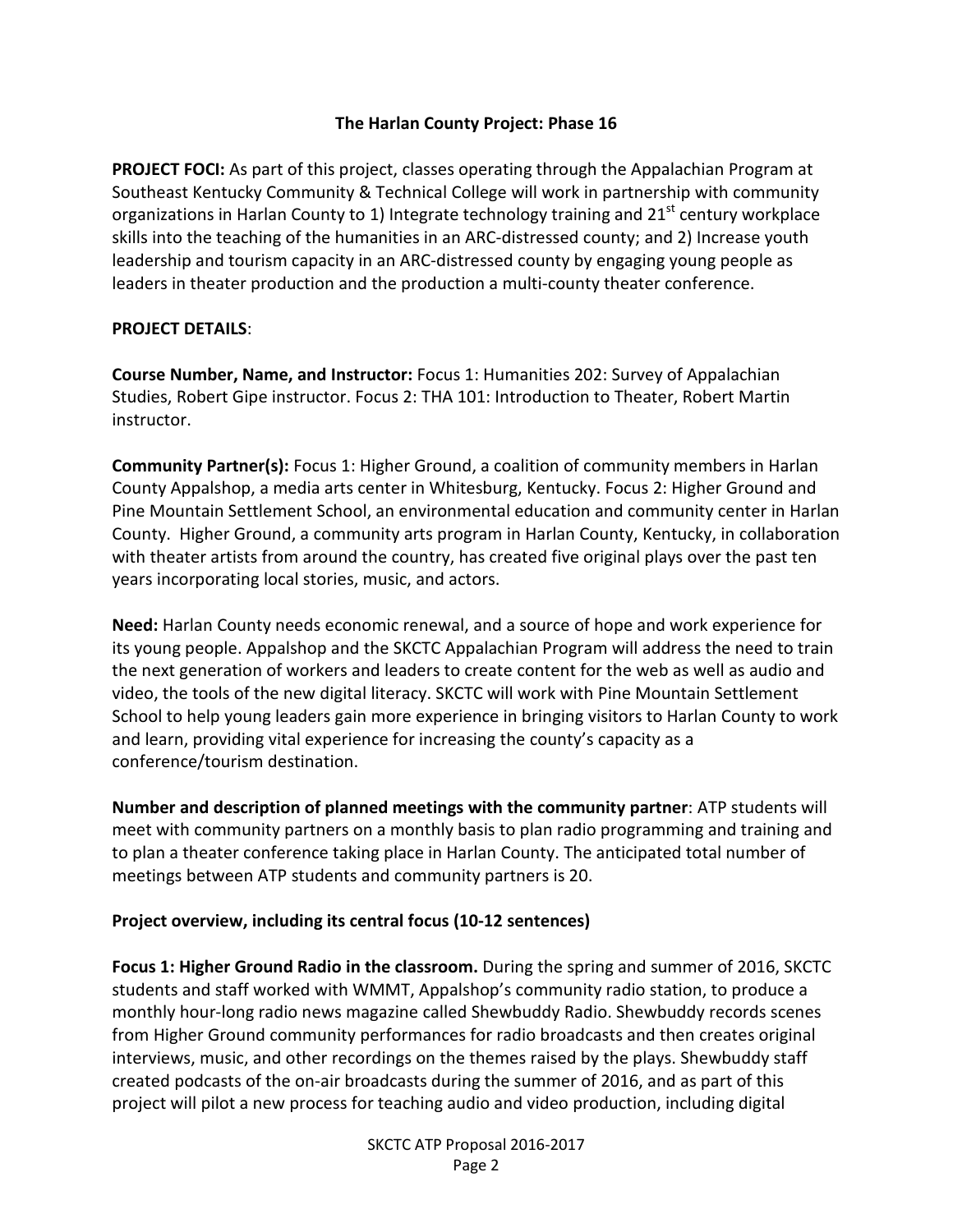editing and publishing as part of several classes at SKCTC, but particularly a Survey of Appalachian Studies class which will serve as SKCTC's 2016-2017 ATP class. The course is part of SKCTC's response to the POWER initiative, and preparing a workforce with 21<sup>st</sup> century digital skills. Podcasts can be found on iTunes at Shew Buddy! Higher Ground Radio. The plan is to expand the number of classes at SKCTC involved in the project in Spring 2017, and also to integrate Southeast Television into the classroom work.

**Focus 2: The Hurricane Gap Community Theater Institute.** Higher Ground, Clear Creek Creative, and Cowan Creek Community Theater Group will host the first Hurricane Gap Community Theater Institute (HGCTI) July 19-24 at Pine Mountain Settlement School in Harlan County, Kentucky. The Hurricane Gap Community Theater Institute will include four days of workshops for all interested in improving their community's capacity to present theater based on local stories and incorporating local music. Workshops will be led by theater professionals from across the country. Scheduled workshops include workshops in lighting design led by Peter Kallok, directing led by Richard Geer, acting led by Robert Martin, story collecting and script writing led by Anne Shelby, community music led by Paula Larke, and choreography led by Kevin Iega Jeff. The Kentucky Arts Council will also lead a daylong workshop on cultural assets mapping on Friday July 22<sup>nd</sup>. As part of the Institute, SKCTC will operate an Introduction to Theater course. This course will be part of SKCTC's ATP work. SKCTC students will also be engaged as interns at the conference, talking part in the leadership of conference design and coordination. The Institute will include performances by five community story play practitioners. On Friday July 22<sup>nd</sup>, The Cowan Creek Community Theater Group from Letcher County, and Harlan County's Higher Ground will perform. On Saturday, July 23<sup>rd</sup>, Monkey Dumplings from Clay County, Kentucky, Homesongs from Owsley County, Kentucky, as well as Divine Urban eXpressions from Knoxville, Tennessee will perform. Performances will take place at Cowan Community Center in Letcher County, Kentucky, and at the Godbey Appalachian Center in Cumberland, Kentucky.

Students in the two classes that are part of our 2016-2017 ATP project, all of whom are residents of ARC distressed counties, will work with their fellow community members to learn leadership, production, and conference coordination skills. They will engage with county and college leadership to raise the workforce and tourism capacity of Harlan County.

# **Guidelines and Activities**

- Students will actively engage with at least one community partner-organization or group throughout the semester
- Students will present research at the ATP conference in Washington, D.C., on December 2-3, 2016. All students who attend the conference will be active presenters.
- Students will create a poster for presentation at poster sessions at the Washington, D.C. conference.
- Students will present their research to their primary community partner(s) and will participate in one (or more) of the following options: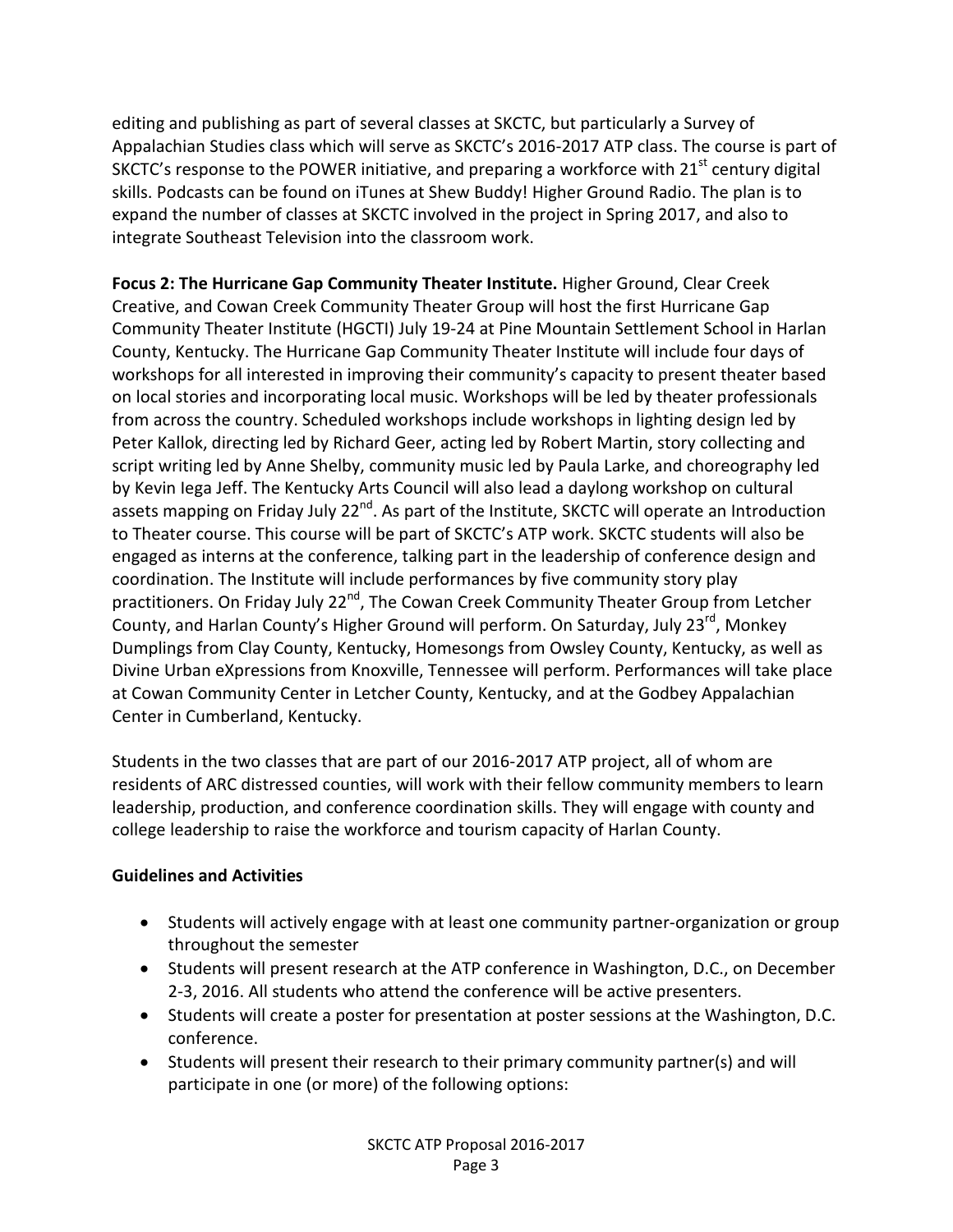- o Presentation of research to at least one civic organization or to elected officials within the community, in addition to the primary community partner. This presentation can be combined with the requirement in bullet 4 above.
- o Presentation of research at a national conference.
- o Participation in a poster session or panel discussion, or delivery of a formal session at the Appalachian Studies Association's Annual Conference in March 2017.

### **Goals**

- Student participatory/active research focusing on an ARC-designated distressed counties.
- Opportunity for SKCTC students, most of whom are Appalachian natives and/or residents, to experience various parts of the region and the work of the Commission in Washington, D.C.
- Opportunity for students to share their research activities in the broader professional community of Appalachian Studies scholars and activists in the Appalachian Studies Association.
- Research addressing the following goals stated in the ARC strategic plan:

# **Goal 1: Economic Opportunities**

Invest in entrepreneurial and business development strategies that strengthen Appalachia's economy.

#### **Goal 2: Ready Workforce**

Improve the education, knowledge, skills, and health of residents to work and succeed in Appalachia.

# **Goal 4: Natural and Cultural Assets**

Strengthen Appalachia's community and economic development potential by leveraging the Region's natural and cultural heritage assets.

# **Goal 5: Leadership and Community Capacity**

Build the capacity and skills of current and next-generation leaders and organizations to innovate, collaborate, and advance community and economic development.

# **Project Impact**

This project will have significant impact on capacity building through development of student leadership and community sustainability. The project addresses the question, "What changes do you hope will occur in the community as a result of this project?"

Evidence of impact through quantifiable or anecdotal data will include